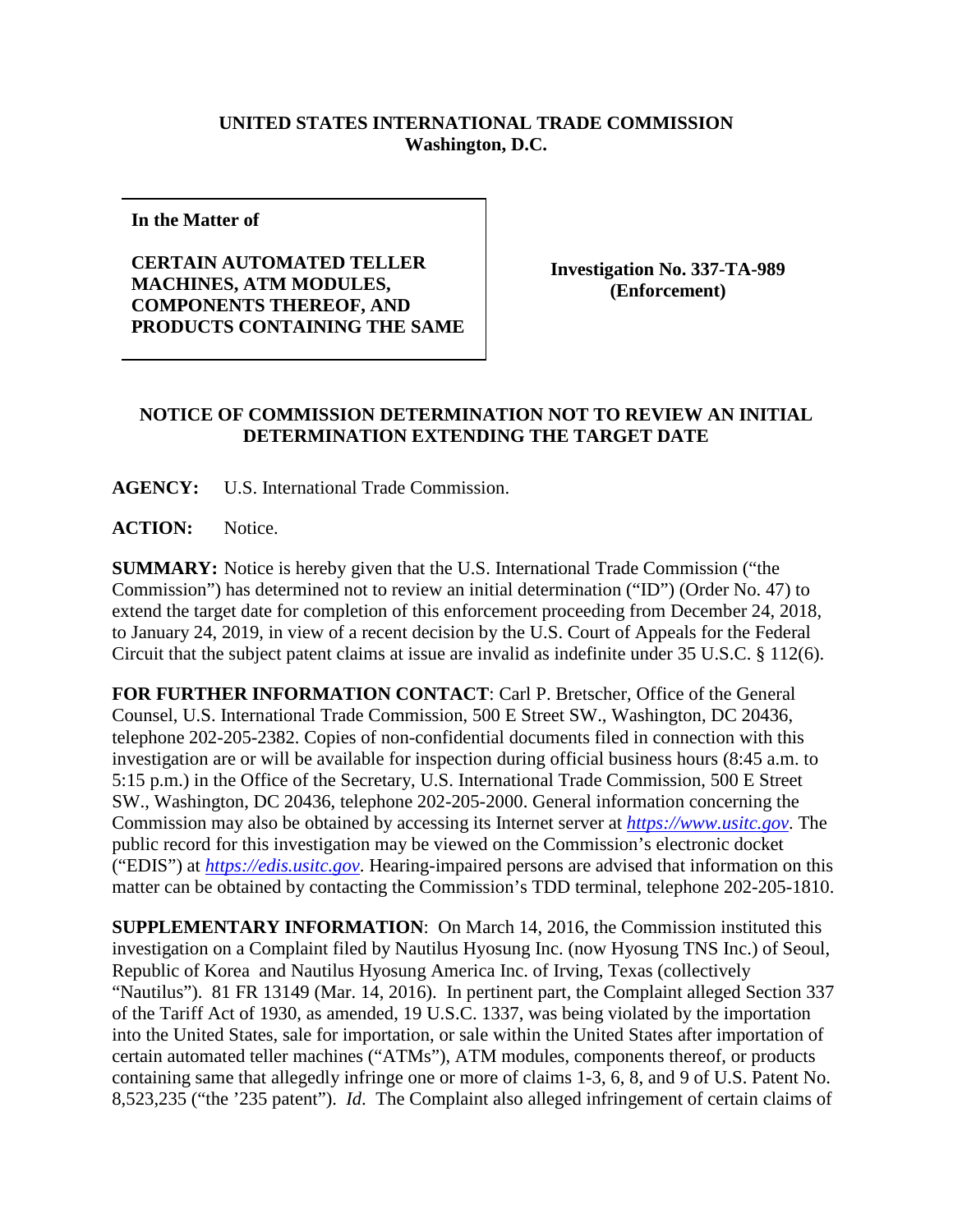U.S. Patent Nos. 7,891,551, 7,950,655, and 8,152,165, but those patents were later terminated from the investigation. Order No. 11 (June 30, 2016), Comm'n Notice of Non-Review (July 27, 2016); Order No. 17 (July 21, 2016), Comm'n Notice of Non-Review (August 16, 2016).

The notice of institution of this investigation named Diebold Nixdorf, Incorporated and Diebold Self-Service Systems both of North Canton, Ohio (collectively, "Diebold") as Respondents. 81 FR 13149; 82 FR 13501 (Mar. 13, 2017). The Office of Unfair Import Investigations ("OUII") was not named as a party. 81 FR 13149*.*

On July 14, 2017, the Commission found Diebold was violating Section 337 as to the '235 patent and issued a limited exclusion order ("LEO") as well as cease and desist orders ("CDOs"). The LEO prohibits the unlicensed entry of ATMs, ATM modules, components thereof, and products containing the same that are manufactured by or on behalf of, or are imported by or on behalf of Diebold or any of its affiliated companies, parents, subsidiaries, agents, or other related business entities, or their successors or assigns and that infringe one or more of claims 1-3, 6, 8, and 9 of the '235 patent. *Id.* The CDOs prohibit, among other things, the importation, sale, and distribution of infringing products by Diebold. *Id.*

Diebold subsequently appealed the Commission's final determination to the U.S. Court of Appeals for the Federal Circuit ("Federal Circuit"). 82 FR 33513-14 (July 20, 2017).

On December 22, 2017, the Commission instituted the subject enforcement proceeding based upon a complaint filed by Nautilus alleging that Diebold was violating the July 14, 2017, remedial orders issued in the underlying investigation. Diebold is named as a Respondent, and OUII is named as a party.

On August 15, 2018, the Federal Circuit issued its opinion in the above-referenced appeal that the asserted claims of the '235 patent are invalid as indefinite under Section 112(6) of the Patent Act, 35 U.S.C. § 112(6). *Diebold Nixdorf, Inc. v. International Trade Comm'n*, Appeal No. 2017-2553, 2018 WL 3862648 (Aug. 15, 2018).

On August 21, 2018, Diebold moved to stay the enforcement proceeding in view of the Federal Circuit's invalidity decision. Nautilus opposed the stay. OUII supported a stay or extension of the target deadline.

On August 24, 2018, the ALJ issued the subject initial determination (Order No. 47) pursuant to Commission Rule 210.51(a)(2), 19 C.F.R. §§ 210.51(a)(2), to extend the target date of the enforcement proceeding by one (1) month, to January 24, 2019. The ID notes that this extension will have the effect of extending the date for issuance of the enforcement initial determination by one (1) month, to October 24, 2018. The ID explains that this extension will provide sufficient time for the parties to petition the Federal Circuit for a rehearing, for the Federal Circuit to issue its mandate, and for the Commission to act on the Court's mandate.

No petitions to review the subject ID were timely filed.

The Commission has determined not to review the subject ID.